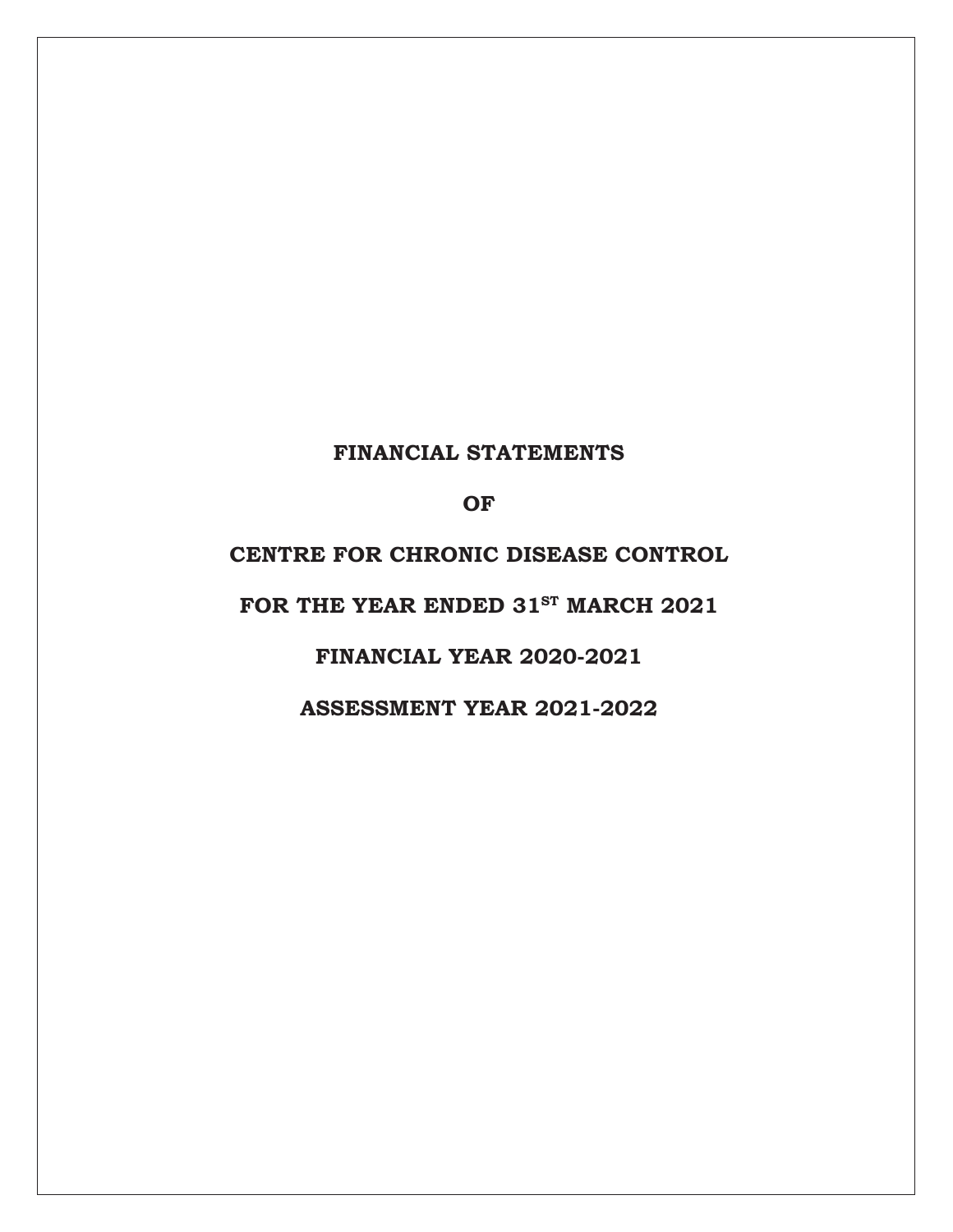Bansal Neeraj & Associates **CHARTERED ACCOUNTAN** 

#### **Auditors' Report**

#### **To, The Members of the Governing Body of Centre For Chronic Disease Control**

- 1. We have audited the attached Balance Sheet of Centre For Chronic Disease Control, Flat No. 70, Pocket 1, Sector 2, Dwarka, New Delhi 110070 (the 'Society') as at March 31, 2021 and the Income & Expenditure Account for the period upto March 31, 2021 annexed thereto which we have signed under reference to this report. (Collectively referred as the 'Financial Statements'). These Financial Statements are the responsibility of the Society's management. Our responsibility is to express an opinion on these Financial Statements based on our audit.
- 2. We have conducted our audit in accordance with the auditing standards generally accepted in India. Those Standards require that we plan and perform the audit to obtain reasonable assurance about whether the Financial Statements are free of material misstatement. An audit includes examining, on a test basis, evidence supporting the amounts and disclosures in the Financial Statements. An audit also includes assessing the accounting principles used and significant estimates made by management, as well as evaluating the overall financial statement presentation. We believe that our audit provides a reasonable basis for our opinion.
- 3. we report that:
	- a. We have obtained all the information and explanations, which to the best of our knowledge and belief were necessary for the purposes of our audit;
	- b. In our opinion, proper books of account as required by law have been kept by the Society so far as appears from our examination of those books;
	- c. The Financial Statements dealt with by this report are in agreement with the books of account;
	- d. In our opinion, the Balance Sheet & the Income & Expenditure Account dealt with by this report have been prepared in compliance with the applicable accounting standards issued by the Institute of Chartered Accountants of India.
- 4. In our opinion and to the best of our information and according to the explanations given to us, the Financial Statements dealt with by this report give a true and fair view in conformity with the accounting principles generally accepted in India, in the case of:
- i) the Balance Sheet, of the state of affairs of the Society as on March 31, 2021; and
- ii) the Income & Expenditure Account, of the excess of income over expenditure for the year ended on that date.



Digitally signed by NEERAJ BANSAL DN: c=IN, st=Delhi, 2.5.4.20=1df271c2e8a55e51956a3b8c275e9525c75796c455bc59758 734be364f97db31, postalCode=110005, street=84, EAST PARK ROAD, MODEL BASTI, KAROL BAGH, CENTRAL DELHI,DELHI,Delhi-110005, pseudonym=d1a88b11bd0c9051ebc300a74e4547b3, serialNumber=618cd8217f3579a8a5bf7435c751f8244022de998642d a798d94052ba5ea4142, o=Personal, cn=NEERAJ BANSAL

Date: 2021.12.18 21:28:09 +05'30'

Neeraj Bansal Partner Membership No. 88870 For & on behalf of Place: New Delhi Bansal Neeraj & Associates UDIN: 21088870AAAAJH8143

Date: December 18, 2021 Chartered Accountants

**BBBBBBBBBBBBBBBBBBBBBBBBBBBBBBBBBBBBBBBBBBBBBBBBBBBBBBBBBBBBBBBBBBBBBBBBBBBBBBBBBBBBBBBBBBBBBBBBBBBBBB BB**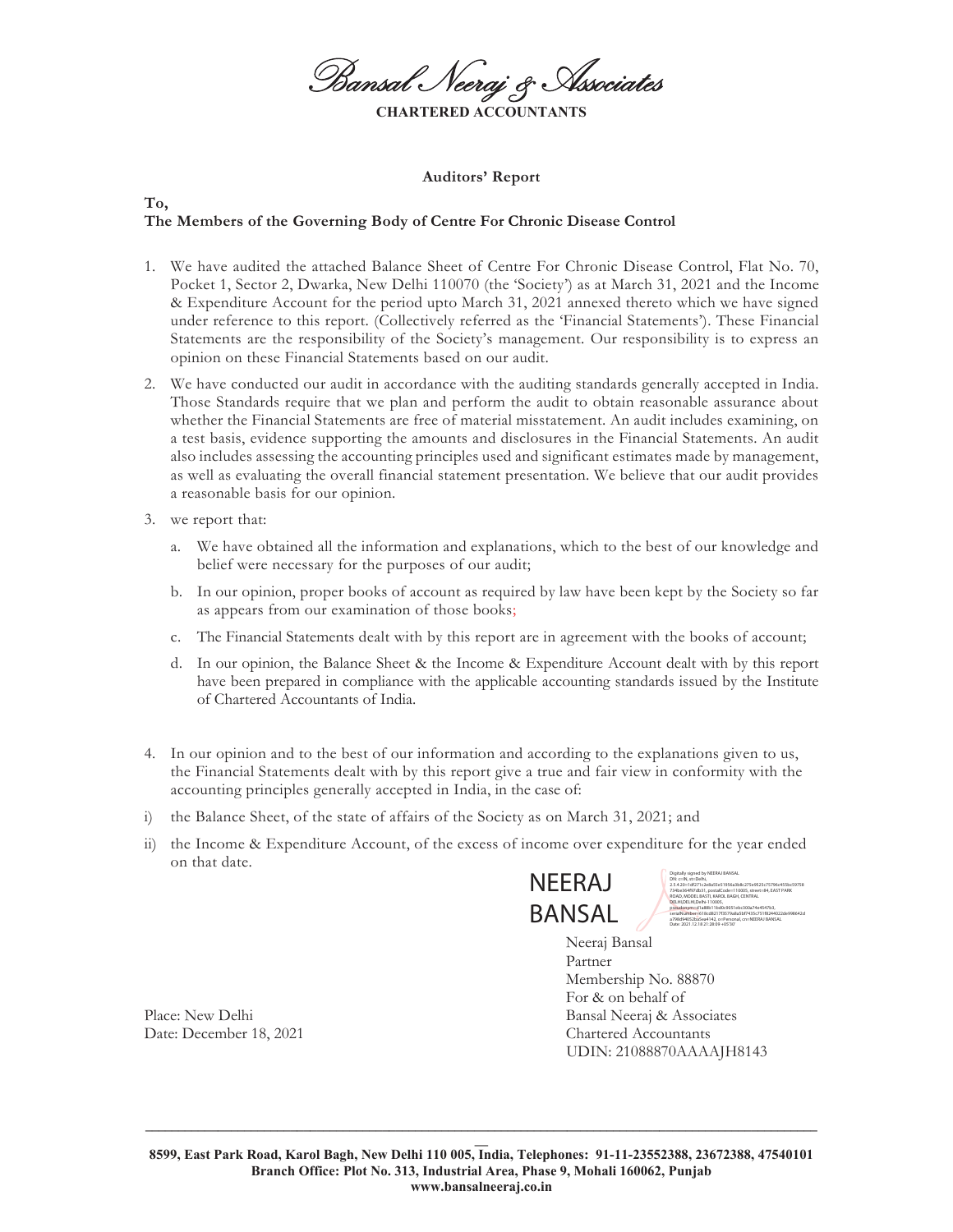|                                             |                                                                                     | <b>CENTRE FOR CHRONIC DISEASE CONTROL</b><br>FLAT NO.70, POCKET-1, SECTOR-2, DWARKA, NEW DELHI.      |                                        |                                                                                                      |                                         |
|---------------------------------------------|-------------------------------------------------------------------------------------|------------------------------------------------------------------------------------------------------|----------------------------------------|------------------------------------------------------------------------------------------------------|-----------------------------------------|
|                                             |                                                                                     | <b>BALANCE SHEET AS AT 31.03.2021</b>                                                                |                                        |                                                                                                      |                                         |
| <b>Previous</b><br>Year                     | <b>LIABILITIES</b>                                                                  | <b>AMOUNT</b>                                                                                        | Previous<br>Year                       | <b>ASSETS</b>                                                                                        | <b>AMOUNT</b>                           |
|                                             | <b>CORPUS FUND</b>                                                                  |                                                                                                      |                                        | <b>FIXED ASSETS</b>                                                                                  |                                         |
| 67,29,600<br>67,29,600                      | <b>OPENING BALANCE</b><br>ADD: ADDITIONS DURING THE YEAR                            | 67,29,600<br>67,29,600                                                                               |                                        | 1,51,07,781 (AS PER ANNEXURE ATTACHED)                                                               | 1,32,01,452                             |
|                                             | <b>GENERAL RESERVE</b>                                                              |                                                                                                      |                                        | <b>CURRENT ASSETS</b>                                                                                |                                         |
| 4,68,12,097<br>(20, 30, 427)<br>4,47,81,670 | <b>OPENING BALANCE</b><br>ADD: SURPLUS DURING THE YEAR                              | 4,47,81,670<br>3,56,940<br>4,51,38,610                                                               | 4,70,500                               | <b>SECURITY DEPOSIT</b><br>(AGAINST OFFICE RENT)                                                     | 4,70,500                                |
| 3,59,00,899                                 | <b>PROJECT FUNDS</b><br>PROJECT FUNDS (AS PER SCHEDULE)                             | 4,02,64,319                                                                                          | 14,91,628                              | <b>ADVANCE FOR PROJECTS</b><br><b>ADVANCE FOR PROJECTS</b><br>(AS PER SCHEDULE)                      |                                         |
|                                             |                                                                                     |                                                                                                      | 2,43,197<br>73,74,521<br>73,43,754     | <b>ACCRUED INTEREST ON FD</b><br><b>ACCOUNTS RECEIVABLES</b><br>ADVANCES FOR EXPENDITURE             | 4,76,751<br>1,13,79,273<br>10,91,544    |
|                                             | <b>CURRENT LIABILITIES &amp; PROVISIONS</b>                                         |                                                                                                      |                                        | <b>LOANS, ADVANCES &amp; DEPOSITS</b>                                                                |                                         |
| 8,05,231                                    | PAYABLE FOR EXPENSES                                                                | 6,21,881                                                                                             | 1,12,05,050                            | <b>DEPOSITS</b>                                                                                      | 1,25,12,730                             |
| 17,75,361<br>5,88,922                       | <b>ACCOUNTS PAYABLE</b><br><b>TDS PAYABLE</b>                                       | 53,02,795<br>8,18,985                                                                                | 1,86,305<br>1,46,58,947<br>3,25,00,000 | <b>CASH &amp; BANK BALANCE</b><br><b>CASH IN HAND</b><br><b>CASH AT BANK</b><br><b>FIXED DEPOSIT</b> | 1,07,341<br>2,46,36,599<br>3,50,00,000  |
| 9,05,81,684                                 |                                                                                     | 9,88,76,190                                                                                          | 9,05,81,684                            |                                                                                                      | 9,88,76,190                             |
|                                             | NOTE: PREVIOUS YEAR FIGURES HAVE BEEN REGROUPED AND REARRANGED WHERE EVER NECESSARY | "As per our separate report of even date"<br>FOR BANSAL NEERAJ & ASSOCIATES<br>CHARTERED ACCOUNTANTS | <b>AUDITORS REPORT</b>                 |                                                                                                      |                                         |
|                                             | <b>NEERAJ</b><br><b>BANSAL</b>                                                      |                                                                                                      | EdS2445140c200a744547b3                | 49-1205-207-24409-454000-<br>PRABHAKARA<br>N DORAIRAJ                                                | <b>ALEX</b><br>IRUDAYARA                |
| Place: New Delhi<br>Date: December 18, 2021 |                                                                                     | Neeraj Bansal<br><b>PARTNER</b><br>Membership No. 088870<br>UDIN: 21088870AAAAJH8143                 |                                        | Dr. D. Prabhakaran<br>(Secretary, CCDC)                                                              | Alex I<br><b>Asstt Director Finance</b> |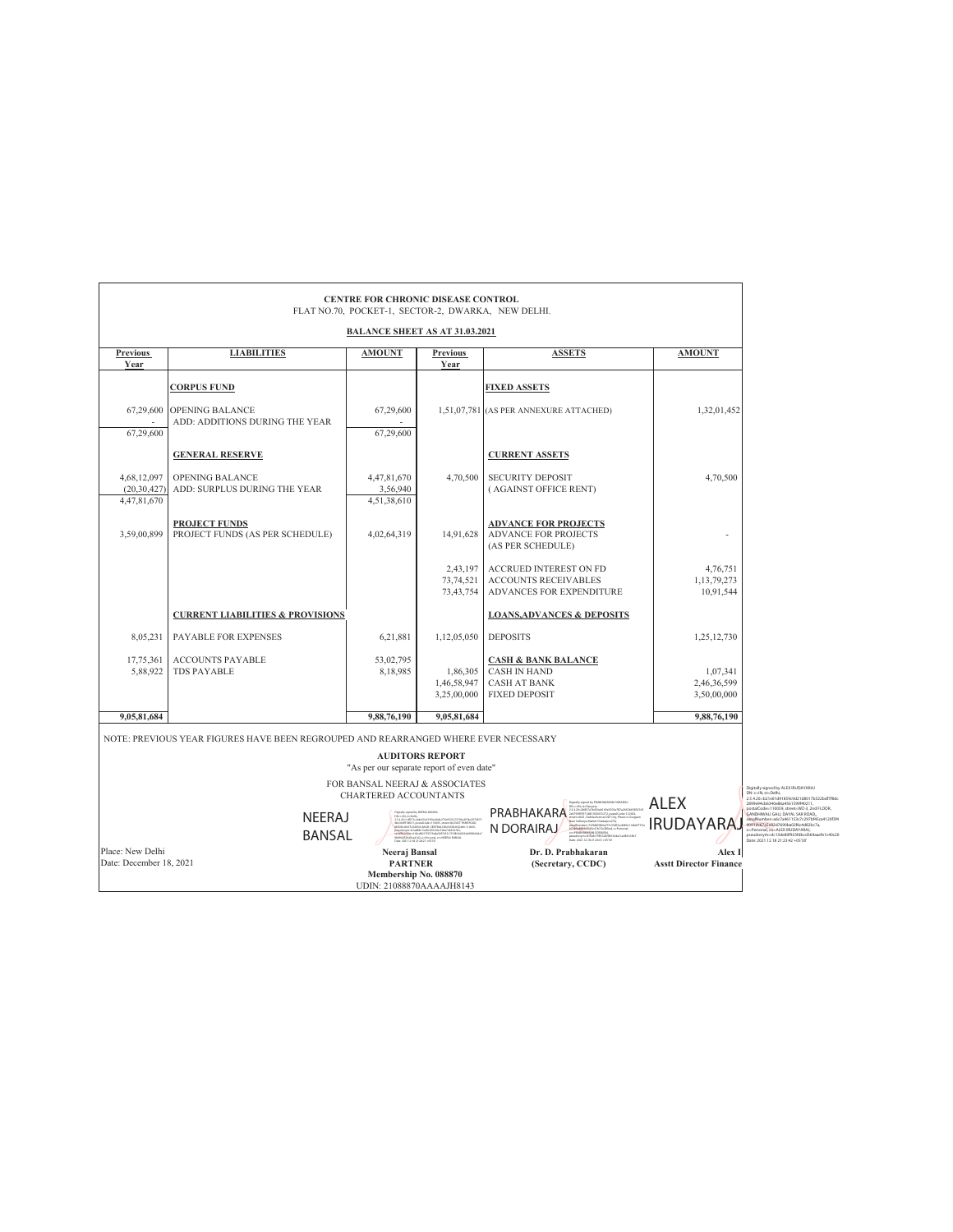|                         |                                             | <b>CENTRE FOR CHRONIC DISEASE CONTROL</b><br>FLAT NO.70, POCKET-1, SECTOR-2, DWARKA, NEW DELHI. |                         |                                        |               |
|-------------------------|---------------------------------------------|-------------------------------------------------------------------------------------------------|-------------------------|----------------------------------------|---------------|
|                         |                                             | INCOME & EXPENDITURE ACCOUNT AS ON 31.03.2021                                                   |                         |                                        |               |
| <b>Previous</b><br>Year | <b>EXPENDITURE</b>                          | <b>AMOUNT</b>                                                                                   | <b>Previous</b><br>Year | <b>INCOME</b>                          | <b>AMOUNT</b> |
|                         |                                             |                                                                                                 |                         |                                        |               |
| 4,20,000                | TO AUDIT FEE                                | 4,20,000                                                                                        | 25,92,211               | BY INTEREST - BANK                     | 25,00,685     |
| 53,734                  | TO BANK CHARGES                             | 38,922                                                                                          | 1,26,048                | BY INTEREST - TDS REFUND               | 1,07,361      |
| 3,70,980                | TO ELECTRICITY, WATER & DG SET EXPENSES     | 5,08,635                                                                                        | 1,053                   | BY MISC. INCOME                        | 23,985        |
| 17,72,600               | TO OFFICE RENT                              | 24,87,850                                                                                       | 24,70,768               | <b>BY SERVICE CHARGES</b>              | 2,93,003      |
| 6,21,878                | TO OFFICE MAINTENANCE                       | 6,26,406                                                                                        | 1,00,000                | BY GRANT FROM SERB (DST)               | 20,907        |
| 2,25,34,085             | TO PROFESSIONAL CHARGES                     | 3,70,39,117                                                                                     | 1,11,88,079             | BY GRANT FROM AIIMS                    | 85,49,255     |
| 44,77,665               | TO DEPRECIATION                             | 27,62,500                                                                                       | 20,60,236               | BY GRANT FROM ICMR                     | 7,38,561      |
| 8,51,838                | TO COMMUNICATION EXPENSES                   | 7,43,383                                                                                        |                         | BY GRANT FROM AIIMS - BECTON DICKINSON |               |
| 4,68,517                | TO WEBSITE MAINTENANCE                      | 2,58,783                                                                                        | 13,56,899               | BY GRANT FROM KAROLINSKA INSTITUTE     | 18,63,240     |
| 3,11,26,822             | TO SALARY & EX-GRATIA PAID TO STAFF         | 2,89,69,939                                                                                     | 38,79,663               | BY GRANT FROM AIIMS - GACD             | 59,51,900     |
| 99,41,526               | TO TRAVELLING EXPENSES                      | 8,17,031                                                                                        |                         | BY GRANT FROM CRDF                     | 6,59,008      |
| 19,68,839               | TO PRINTING & STATIONERY                    | 6,92,378                                                                                        | 28,67,195               | BY GRANT FROM LSHTM (YOGACARE TRIAL)   |               |
| 11,026                  | TO MISCELLANIOUS EXPENSES & CONSUMABLES     | 5,407                                                                                           | 10,34,077               | BY GRANT FROM AIIMS - NAFLD            |               |
|                         | TO OFFICE CLEANING EXPENSES                 |                                                                                                 | 1,00,01,822             | BY GRANT FROM HCWH                     | 1,41,60,778   |
| 1,98,920                | TO COMPUTER/PRINTER CONSUMABLES             | 1,29,769                                                                                        | 2,10,480                | BY GRANT FROM IDF                      | 7,52,551      |
| 27, 21, 526             | TO CONFERENCE AND MEETING EXPENSES          | 6,530                                                                                           |                         | BY GRANT FROM MRC                      | 17,60,020     |
| 91,47,570               | TO WORKSHOP/CAMP/SITE & OTHER PROJECT EXPEN | 1,00,69,674                                                                                     | 3,64,272                | BY FEE RECEIVED FOR PARTICIPANTS       | 6,23,100      |
| 12,546                  | TO VEHICLE MAINTENANCE                      |                                                                                                 | 37,124                  | BY GRANT FROM NORTH WESTERN UNIVERSITY | 2,23,806      |
| 37,98,986               | TO DATA COMPILATION EXP. & SOFTWARE         | 21,09,238                                                                                       | 33, 33, 673             | BY GRANT FROM MDRF                     | 1,98,732      |
| 4,84,115                | TO COMPUTER/PRINTER/EPABX/OTHER MAINTENAN   | 1,13,280                                                                                        | 9,37,942                | BY GRANT FROM WHF                      | 10,64,722     |
| 8,26,812                | TO INSURANCE CHARGES                        | 7,89,966                                                                                        | 2,22,68,968             | BY GRANT FROM NIH                      | 2,41,87,433   |
| 12,58,450               | TO LABORATORY CHEMICALS                     | 48,49,922                                                                                       | 3,37,067                | BY GRANT FROM ISCEP                    | 4,11,614      |
| 39,42,912               | TO RESEARCH SUB-GRANTS                      |                                                                                                 | 34,41,222               | BY GRANT FROM Emory University         | 27,13,639     |
| 60,471                  | TO OFFICE REFRESHMENTS                      |                                                                                                 | 9,05,819                | BY GRANT FROM ISH                      | 10,55,478     |
| 46,780                  | TO ADVERTISING / RECRUITMENT EXP            | 14,632                                                                                          |                         | BY GRANT FROM NOVO NORDISK             |               |
| 5,669                   | TO INTEREST & PENAL CHARGES                 | 1,28,231                                                                                        | 1,21,61,507             | BY GRANT FROM LSHTM                    | 1,90,13,821   |
| 51,123                  | TO PROFIT / LOSS ON SALE OF ASSETS          |                                                                                                 | 35,458                  | BY GRANT FROM WHO                      | 11,54,000     |
| 9,14,223                | TO PUBLICATION FEES & SUBSCRIPTION CHARGES  | 4,44,280                                                                                        | 4,93,877                | BY GRANT FROM UCL                      |               |
| 2,246                   | TO FOREX FLUCTUATION A/C                    | 2,83,770                                                                                        | 9.86.181                | BY GRANT FROM UNIVERSITY OF EDINBURGH  | 19,80,937     |
|                         |                                             |                                                                                                 | 12,58,085               | BY GRANT FROM HARVARD                  | 3,54,876      |
|                         |                                             |                                                                                                 |                         | BY GRANT FROM HRIDAY (RoadMap)         | 3,90,000      |
|                         |                                             |                                                                                                 | 39,40,518               | BY GRANT FROM UNIVERSITY OF NOTTINGHAM | 24,86,872     |
|                         |                                             |                                                                                                 |                         |                                        |               |
|                         |                                             |                                                                                                 |                         |                                        |               |

٦

 $\overline{1}$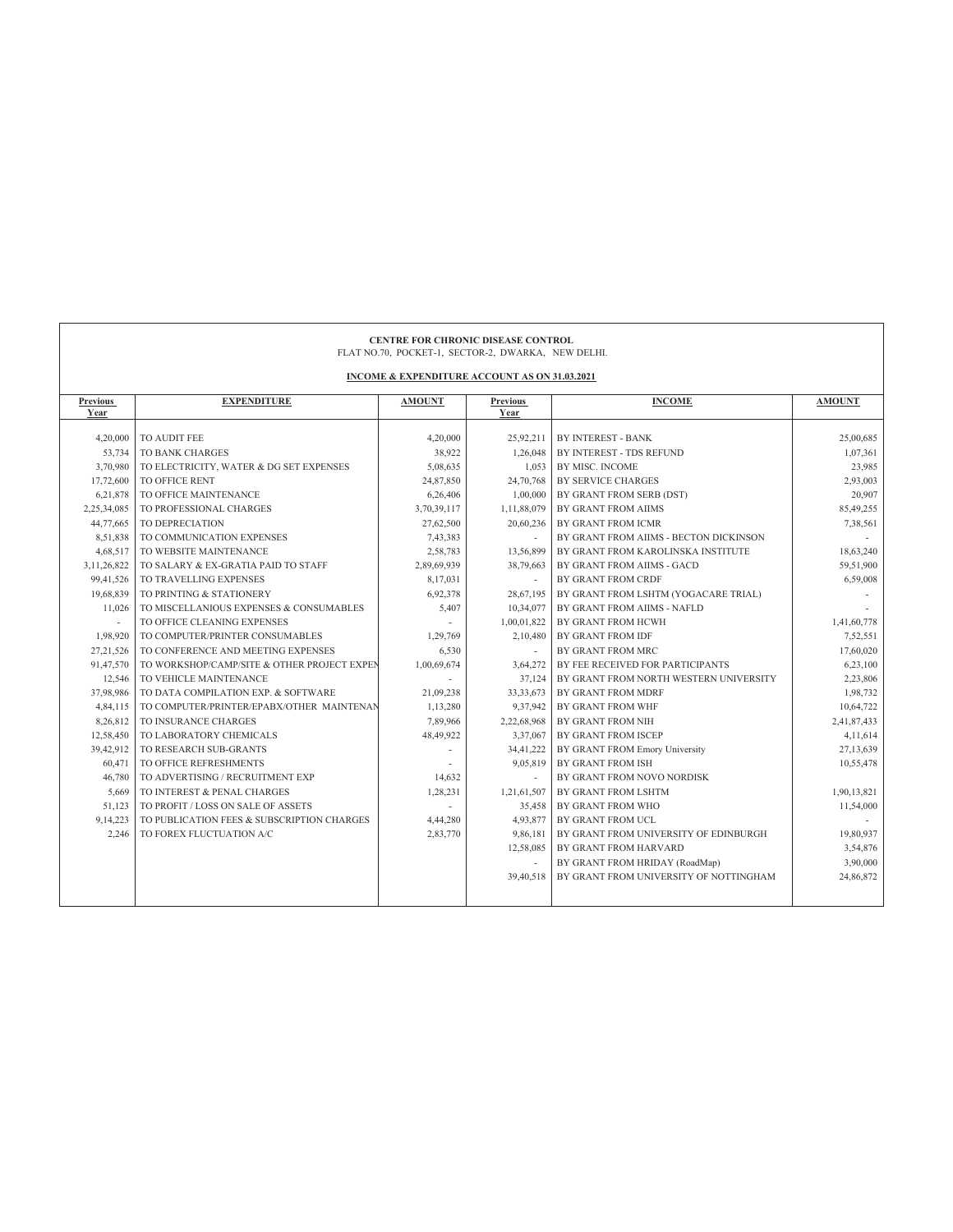|                                             |                                   |                                                                                                                                         | 8,49,490                                                                                    | BY GRANT FROM SOUTHAMPTON (IndEcho)                                                                                                                                      |                                                                                                                                                                                                                                      |
|---------------------------------------------|-----------------------------------|-----------------------------------------------------------------------------------------------------------------------------------------|---------------------------------------------------------------------------------------------|--------------------------------------------------------------------------------------------------------------------------------------------------------------------------|--------------------------------------------------------------------------------------------------------------------------------------------------------------------------------------------------------------------------------------|
|                                             |                                   |                                                                                                                                         | 24,99,963                                                                                   | BY GRANT FROM STANFORD                                                                                                                                                   | 1,47,844                                                                                                                                                                                                                             |
|                                             |                                   |                                                                                                                                         | 19,58,928                                                                                   | BY GRANT FROM VANDERBILT (VUMC)                                                                                                                                          |                                                                                                                                                                                                                                      |
|                                             |                                   |                                                                                                                                         | 1,31,275                                                                                    | BY GRANT FROM PHRI - HAMILTON                                                                                                                                            |                                                                                                                                                                                                                                      |
|                                             |                                   |                                                                                                                                         | 6,19,788                                                                                    | BY GRANT FROM WHO - MPEN APP                                                                                                                                             |                                                                                                                                                                                                                                      |
|                                             |                                   |                                                                                                                                         | 9.630                                                                                       | BY GRANT FROM WCC                                                                                                                                                        |                                                                                                                                                                                                                                      |
|                                             |                                   |                                                                                                                                         | 4,288                                                                                       | BY GRANT FROM LUPIN                                                                                                                                                      |                                                                                                                                                                                                                                      |
|                                             |                                   |                                                                                                                                         | 1,06,200                                                                                    | BY GRANT FROM USV                                                                                                                                                        | 12,78,457                                                                                                                                                                                                                            |
|                                             |                                   |                                                                                                                                         | 14,91,628                                                                                   | BY PROJECT EXPENSES INCURRED IN ADVANCE                                                                                                                                  |                                                                                                                                                                                                                                      |
|                                             | TO EXCESS OF INCOME OVER EXPENSES | 3,56,940                                                                                                                                | 20,30,427                                                                                   | TO EXCESS OF EXPENSES OVER RECEIPTS                                                                                                                                      |                                                                                                                                                                                                                                      |
|                                             |                                   |                                                                                                                                         |                                                                                             |                                                                                                                                                                          |                                                                                                                                                                                                                                      |
|                                             |                                   |                                                                                                                                         |                                                                                             |                                                                                                                                                                          |                                                                                                                                                                                                                                      |
| 9,80,91,859                                 |                                   | 9,46,66,584                                                                                                                             | 9,80,91,859                                                                                 |                                                                                                                                                                          | 9,46,66,584                                                                                                                                                                                                                          |
|                                             |                                   |                                                                                                                                         |                                                                                             |                                                                                                                                                                          |                                                                                                                                                                                                                                      |
|                                             |                                   |                                                                                                                                         |                                                                                             |                                                                                                                                                                          |                                                                                                                                                                                                                                      |
|                                             |                                   |                                                                                                                                         | <b>AUDITORS REPORT</b>                                                                      |                                                                                                                                                                          |                                                                                                                                                                                                                                      |
|                                             |                                   |                                                                                                                                         | "As per our separate report of even date"                                                   |                                                                                                                                                                          |                                                                                                                                                                                                                                      |
|                                             |                                   | FOR BANSAL NEERAJ & ASSOCIATES                                                                                                          |                                                                                             | Digitally signed by PRABHAKARAN DORAIRAJ<br>PRABHAKAR<br>DN: c=IN, st=Harvana.<br>2.5.4.20-2b837a7b454ab169e3305a787a2663b658<br>307d12e67909f5971d831f26653272.         | ALEX<br>Digitally st<br>wd by ALEX IRUDAYARA.<br>$DN: c = N$<br>Oally                                                                                                                                                                |
|                                             |                                   | <b>CHARTERED ACCOUNTANTS</b>                                                                                                            |                                                                                             | postalCode=122002. street=4621. Dahila Avenue<br>AN<br>DLF City, Phase-Iv Gurgaon Near Gallariya Market<br>Chakarpur(74),                                                | 25.420 <sup>-b</sup><br>e01d91859c9d21d8017b322bdf7f8c<br>2800e94s<br>540e86a4561599F40211<br>110059. street='W2-3, 2nd FLOOI<br>restalCo.                                                                                           |
|                                             |                                   | Dietally ganed by MERAJ ERISA<br>MAG-BL 4-DAM                                                                                           | 23.420-14071 (246x1541910x158x27)+9121x7179x411bc19718714b4144ft7dkd                        | serialNumber=747b805fbbcf77c55852cd089e114b<br>6f71f1eb74b0a86b647cf4c41b72e280ed.<br>o=Personal, cn=PRABHAKARAN DORAIRAJ,<br>pseudonym=d1f2dc7983326f081664a7ca584163b7 | <b>IRUDAYAR</b><br>LIGALL DAYAL SAR ROAD.<br>GANDHIW<br>serialtium.<br>Find Class 1974-7-2016 May 120 Filters<br>0001Av67a5a62x12600ha02Rv4x30hv7a<br>onPersonal, cnnALEX IRUDAYARAJ,<br>dc13de80f923fdbcd364aaefe1c40c20<br>pseudon |
|                                             |                                   | NEERAJ BANSAL<br>admitted and a resolution of the magnetic future model<br>4-Perseal or-NEEM/BANSAL<br>Date: 2021 12:18 21:28:42 +07:32 | pozaičode-110001, cavel-16, EAST FARK ROAD, MODEL EAST, KNRCK EASK, CENTRAL CENTRAL CENTRAL | <b>DORAIRAJ</b><br>Date: 2021.12.18 21:26:16 +05'30'                                                                                                                     | AJ<br>2.18.21:24:07 +05'30'<br>Date: 2021                                                                                                                                                                                            |
|                                             |                                   | Neeraj Bansal                                                                                                                           |                                                                                             | Dr. D. Prabhakaran                                                                                                                                                       | Alex 1                                                                                                                                                                                                                               |
| Place: New Delhi<br>Date: December 18, 2021 |                                   | <b>PARTNEE</b><br>Membership No. 088870                                                                                                 |                                                                                             | (Secretary, CCDC)                                                                                                                                                        | <b>Asstt Director Finance</b>                                                                                                                                                                                                        |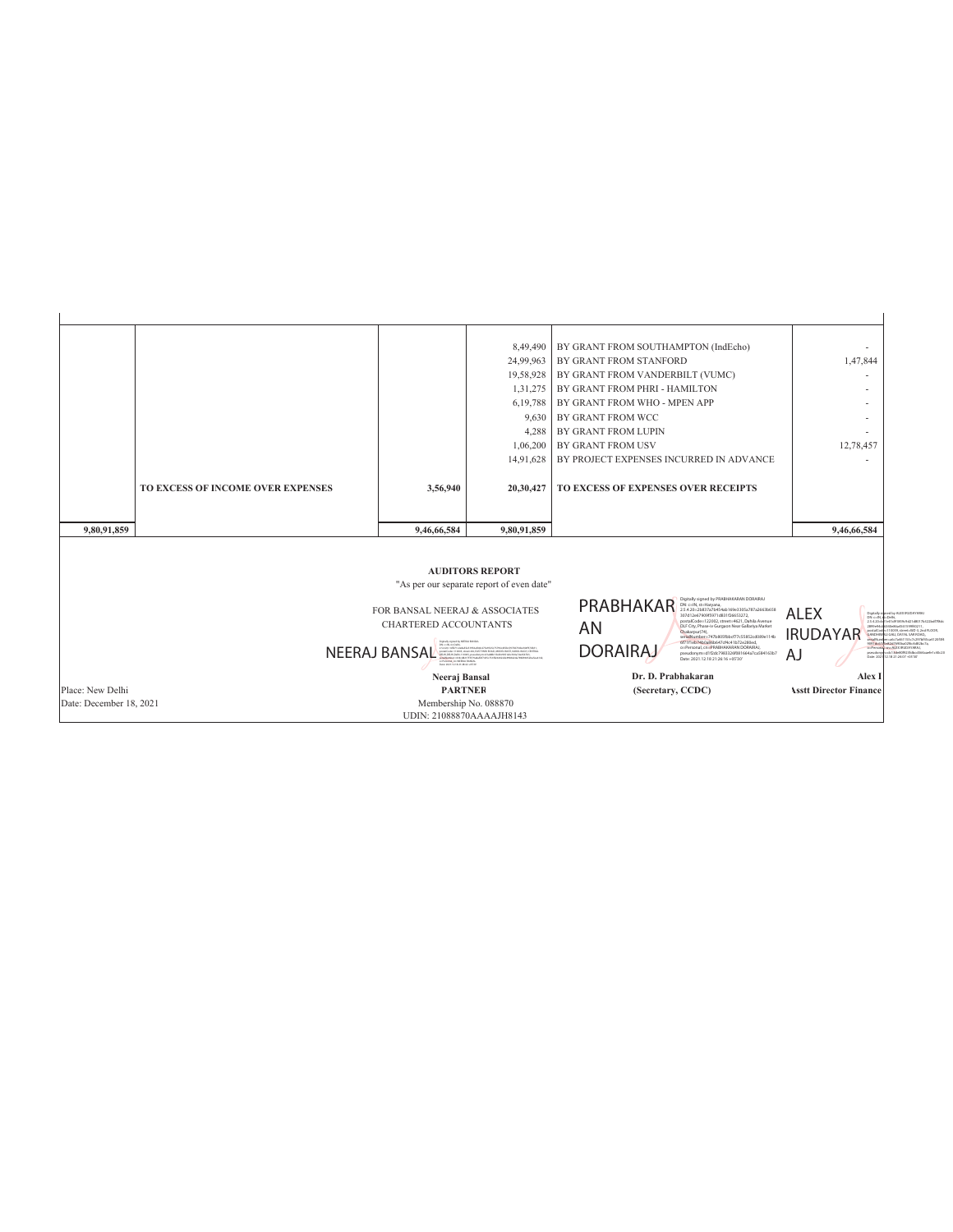| CENTRE FOR CHRONIC DISEASE CONTROL<br>FLAT NO.70, POCKET-1, SECTOR-2, DWARKA, NEW DELHI.<br>RECEIPT & PAYMENT ACCOUNT FOR THE PERIOD FROM 01.04.2020 TO 31.03.2021 |                                                                                                                                                                                                                                                                                                                                                                                                                                                                                                                                                                                                                                                                                                                                                                                                                                                                                                                                                                                                                                                                                             |                                                                                                                                                                                                                                                  |                                                              |                                                                                                                                                                                                                                                                                                                                                                                                                                                                                                                                                                                                                                                                                                                                                                                                                                                                                                                                                                                                                                                                                                                                                                                                                                      |                                                                                                                                                                                                                                                                                                                          |  |
|--------------------------------------------------------------------------------------------------------------------------------------------------------------------|---------------------------------------------------------------------------------------------------------------------------------------------------------------------------------------------------------------------------------------------------------------------------------------------------------------------------------------------------------------------------------------------------------------------------------------------------------------------------------------------------------------------------------------------------------------------------------------------------------------------------------------------------------------------------------------------------------------------------------------------------------------------------------------------------------------------------------------------------------------------------------------------------------------------------------------------------------------------------------------------------------------------------------------------------------------------------------------------|--------------------------------------------------------------------------------------------------------------------------------------------------------------------------------------------------------------------------------------------------|--------------------------------------------------------------|--------------------------------------------------------------------------------------------------------------------------------------------------------------------------------------------------------------------------------------------------------------------------------------------------------------------------------------------------------------------------------------------------------------------------------------------------------------------------------------------------------------------------------------------------------------------------------------------------------------------------------------------------------------------------------------------------------------------------------------------------------------------------------------------------------------------------------------------------------------------------------------------------------------------------------------------------------------------------------------------------------------------------------------------------------------------------------------------------------------------------------------------------------------------------------------------------------------------------------------|--------------------------------------------------------------------------------------------------------------------------------------------------------------------------------------------------------------------------------------------------------------------------------------------------------------------------|--|
| Previous<br>Year                                                                                                                                                   | <b>RECEIPTS</b>                                                                                                                                                                                                                                                                                                                                                                                                                                                                                                                                                                                                                                                                                                                                                                                                                                                                                                                                                                                                                                                                             | <b>AMOUNT</b>                                                                                                                                                                                                                                    | Previous<br>Year                                             | <b>PAYMENTS</b>                                                                                                                                                                                                                                                                                                                                                                                                                                                                                                                                                                                                                                                                                                                                                                                                                                                                                                                                                                                                                                                                                                                                                                                                                      | <b>AMOUNT</b>                                                                                                                                                                                                                                                                                                            |  |
| 2,45,769 CASH<br>24,85,573<br>44,53,996                                                                                                                            | TO OPENING BALANCE<br><b>BANK</b><br>3,15,00,000 FIXED DEPOSIT<br>26.73.939 TO INTEREST - BANK<br>1.26.048 TO INTEREST - TDS REFUND<br>TO DONATION/CORPUS FUND<br>64,77,217 TO SERVICE CHARGES<br>3,20,000 BY GRANT FROM SERB (DST)<br>1,50,16,051 TO GRANT FROM AIIMS<br>TO SECURITY DEPOSITS RECEIVED<br>TO TDS REFUND<br>1.053 TO RECOVERIES & OTHER MISC INCOME<br>20,60,236 TO GRANT FROM ICMR<br>60,000 TO GRANT FROM AIIMS - BECTON DICKINS<br>16,43,461 BY GRANT FROM KAROLINSKA INSTITUTE<br>TO GRANT FROM AIIMS - GACD<br>TO GRANT FROM CRDF<br>28,67,195 TO GRANT FROM LSHTM (YOGACARE)<br>10,34,077 TO GRANT FROM AIIMS - NAFLD<br>99,08,278 TO GRANT FROM HCWH<br>3,86,272 BY FEE RECEIVED FROM PARTICIPANTS<br>7,08,724 BY GRANT FROM NORTH WESTERN UNIVERSITY<br>2,00,000 BY GRANT FROM ICMR (DISHA 2)<br>32.13.074 BY GRANT FROM MDRF<br>44,820 BY GRANT FROM PHFI<br>4,37,429 BY GRANT FROM WHF<br>2,24,74,474 BY GRANT FROM NIH<br>53,74,051 BY GRANT FROM EMORY UNIVERSITY<br>17,54,295 BY GRANT FROM ISH<br>BY GRANT FROM NOVO NORDISK<br>73.15.177 BY GRANT FROM LSHTM | 1,86,305<br>1,46,58,947<br>3,25,00,000<br>23,98,389<br>1,07,361<br>12,18,251<br>69,12,908<br>23,985<br>55,99,000<br>15,76,678<br>5,79,623<br>2,17,418<br>1,63,88,670<br>23,88,001<br>88,800<br>6,34,091<br>2,57,30,655<br>61,98,076<br>18,79,200 | $\sim$<br>$\sim$<br>$\sim$<br>60,471<br>8,19,311<br>9,14,223 | 4,20,000 BY AUDIT FEE<br>53,734 BY BANK CHARGES<br>3,70,980 BY ELECTRICITY & WATER CHARGES<br>18,57,600 BY OFFICE RENT<br>5,83,786 BY OFFICE MAINTENANCE<br>2.27.06.709 BY PROFESSIONAL CHARGES<br>8.43.375 BY COMMUNICATION EXPENSES<br>4,68,517 BY WEBSITE MAINTENANCE<br>3,10,26,309 BY SALARY & EX-GRATIA PAID TO STAFF<br>99,41,526 BY TRAVELLING EXPENSES<br>19,57,886 BY PRINTING & STATIONERY<br>11,026 BY MISCELLANIOUS EXPENSES & CONSUMABLES<br>BY OFFICE CLEANING EXPENSES<br>1.97.150 BY COMPUTER/PRINTER CONSUMABLES<br>26.27.542 BY CONFERENCE AND MEETING EXPENSES<br>1,02,29,570 BY WORKSHOP/CAMP/SITE EXPENSES<br>12,546 BY VEHICLE MAINTENANCE<br>56,53,122 BY DATA COMPILATION EXPENSES & SOFTWARE<br>4,84,115 BY COMPUTER/PRINTER MAINTENANCE<br>BY TRANSLATION CHARGES<br>10,95,435 BY LABORATORY CHEMICALS<br>BY DIAGNOSTIC KITS<br>58,74,590 BY RESEARCH SUB-GRANTS<br>BY OFFICE REFRESHMENTS<br>53.03.948 BY FIXED ASSETS PURCHASED<br>17.27.953 BY ADVANCE FOR EXPENSES<br>13,150 BY ADVERTISE / RECRUITMENT EXP<br>BY INSURANCE CHARGES<br>5,669 BY INTEREST & PENAL CHARGES<br>51,123 BY PROFIT / LOSS ON SALE OF ASSETS<br>BY PUBLICATION FEES & SUBSCRIPTION CHARGES<br>2.246 BY FOREX FLUCTUATION A/C | 4,20,000<br>38,922<br>5,08,635<br>24,92,062<br>6,71,641<br>3,67,74,740<br>7,51,905<br>2,58,783<br>2,90,62,650<br>8,29,844<br>7,43,372<br>5,407<br>1,31,539<br>6.530<br>93,00,586<br>21,09,238<br>1,13,280<br>12,91,899<br>(54,07,520)<br>8.56.171<br>13,45,436<br>46,687<br>7,85,833<br>1,28,231<br>4,44,280<br>2,83,770 |  |
|                                                                                                                                                                    |                                                                                                                                                                                                                                                                                                                                                                                                                                                                                                                                                                                                                                                                                                                                                                                                                                                                                                                                                                                                                                                                                             | 1,70,10,557                                                                                                                                                                                                                                      |                                                              |                                                                                                                                                                                                                                                                                                                                                                                                                                                                                                                                                                                                                                                                                                                                                                                                                                                                                                                                                                                                                                                                                                                                                                                                                                      |                                                                                                                                                                                                                                                                                                                          |  |

 $\overline{\phantom{a}}$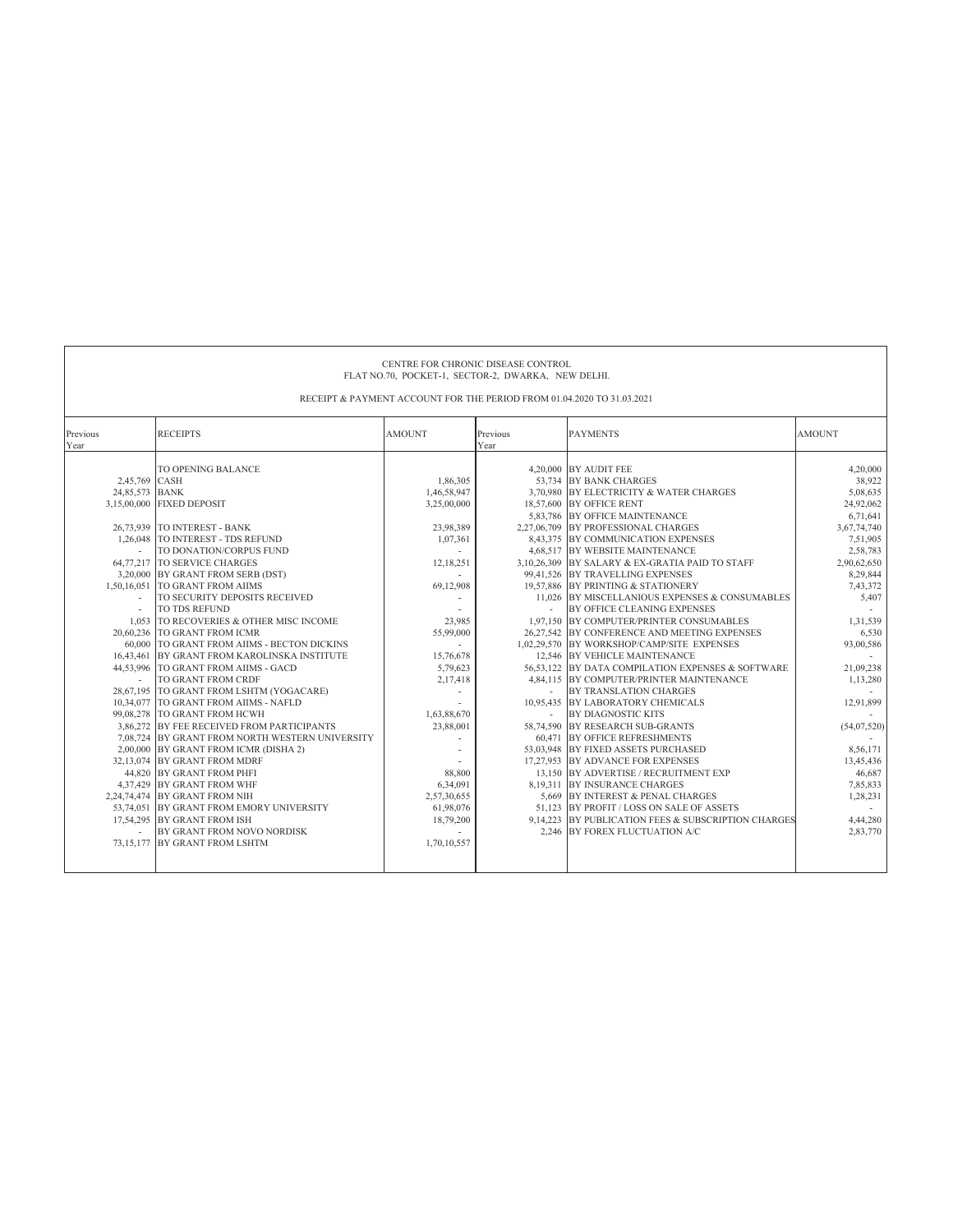|                         | 3,37,067 BY GRANT FROM ISCEP                            | 8,18,960                                                                      |                                                                                                                                                    |                                                                                                                                                                            |                                                                                                                                    |
|-------------------------|---------------------------------------------------------|-------------------------------------------------------------------------------|----------------------------------------------------------------------------------------------------------------------------------------------------|----------------------------------------------------------------------------------------------------------------------------------------------------------------------------|------------------------------------------------------------------------------------------------------------------------------------|
|                         | BY GRANT FROM St. John's Research Institute             |                                                                               |                                                                                                                                                    |                                                                                                                                                                            |                                                                                                                                    |
|                         | BY GRANT FROM GURUGRAM ROTARY CLUB                      |                                                                               |                                                                                                                                                    |                                                                                                                                                                            |                                                                                                                                    |
|                         | 35,458 BY GRANT FROM WHO<br>10,65,980 BY GRANT FROM UCL | 11,54,000                                                                     |                                                                                                                                                    |                                                                                                                                                                            |                                                                                                                                    |
|                         | 25,97,783 BY GRANT FROM UNIVERSITY OF EDINBURGH         | 5,80,374                                                                      |                                                                                                                                                    |                                                                                                                                                                            |                                                                                                                                    |
|                         | 16,29,443 BY GRANT FROM HARVARD                         |                                                                               |                                                                                                                                                    |                                                                                                                                                                            |                                                                                                                                    |
|                         | 50,54,958 BY GRANT FROM UNIVERSITY OF NOTTINGHAM        | 25,30,575                                                                     |                                                                                                                                                    |                                                                                                                                                                            |                                                                                                                                    |
|                         | 8,49,490 BY GRANT FROM SOUTHAMPTON (INDECHO)            |                                                                               |                                                                                                                                                    |                                                                                                                                                                            |                                                                                                                                    |
|                         | 27,89,974 BY GRANT FROM STANFORD                        |                                                                               |                                                                                                                                                    |                                                                                                                                                                            |                                                                                                                                    |
|                         | 26.17.069 BY GRANT FROM VANDERBILT                      |                                                                               |                                                                                                                                                    |                                                                                                                                                                            |                                                                                                                                    |
|                         | 1,31,275 BY GRANT FROM PHRI - HAMILTON                  |                                                                               |                                                                                                                                                    |                                                                                                                                                                            |                                                                                                                                    |
|                         | 6.19.788 BY GRANT FROM WHO - MPEN APP                   |                                                                               |                                                                                                                                                    | <b>BY CLOSING BALANCE</b>                                                                                                                                                  |                                                                                                                                    |
|                         | 9,630 BY GRANT FROM WCC<br><b>BY GRANT FROM USV</b>     | 8,65,411                                                                      | 1,86,305 CASH<br>1,46,58,947                                                                                                                       | <b>BANK</b>                                                                                                                                                                | 1,07,341<br>2,46,36,599                                                                                                            |
|                         | 1,21,39,740 BY PROJECT EXPENSES INCURRED IN ADVANCE     | 14,91,628                                                                     | 3,25,00,000                                                                                                                                        | <b>FIXED DEPOSIT</b>                                                                                                                                                       | 3,50,00,000                                                                                                                        |
|                         |                                                         |                                                                               |                                                                                                                                                    |                                                                                                                                                                            |                                                                                                                                    |
|                         |                                                         |                                                                               |                                                                                                                                                    |                                                                                                                                                                            |                                                                                                                                    |
|                         |                                                         |                                                                               |                                                                                                                                                    |                                                                                                                                                                            |                                                                                                                                    |
| 15,26,58,864            |                                                         | 14,37,37,862                                                                  | 15,26,58,864                                                                                                                                       |                                                                                                                                                                            | 14,37,37,862                                                                                                                       |
|                         |                                                         | <b>AUDITORS REPORT</b><br>"As per our separate report of even date"           |                                                                                                                                                    | <b>PRABHAKAR</b> DRAFT OF ON ONE ON ONE ONLY THE DESCRIPTION OF THE ORIGINAL STATES                                                                                        | v ALEX IRUDAYAR<br>Digitally signed                                                                                                |
|                         |                                                         | FOR BANSAL NEERAJ & ASSOCIATES                                                |                                                                                                                                                    | 2.5.4.20-2b837a7b454ab169e3305a787a2663b658307d1<br>2e67909f5971d831f26653272, postalCode=122002,                                                                          | DN: c=IN_st=<br>2.5.4.20-621e<br>ALEX<br>99x94cb5340s<br>456150060711                                                              |
|                         |                                                         | CHARTERED ACCOUNTANTS                                                         |                                                                                                                                                    | street=4621, Dahila Avenue DLF City, Phase-iv Gurgaon<br>AN<br>Near Gallariya Market Chakarpur(74).<br>setialNumber=747b805fbbcf77c55852cd089e114b6f71                     | postalCoder<br>59. street-WZ-3, 2nd<br><b>GANDHIWALI</b><br>LL DAYAL SAR ROAD<br>7a461153c7c297bf45                                |
|                         |                                                         | NEERAJ BANSAL<br>114 YO ARTS NAME OF BRIDE<br>Date 2021 12:38 21:09:00 +01'00 | 110005, sinnium and their PARK ROAD, MODEL BASIT, KAROL BAGIK, CENTRAL<br>DE-H.OEU4.Debr 11000), aranglomew called to 100-901 (eds.000x76+0) Child | eb74b0a86b647cf4c41b72e280ed, o=Personal,<br>cn=PRABHAKARAN DORAIRAJ.<br><b>DORAIRAJ</b><br>pseudonym=d1f2dc7983326f081664a7ca584163b7<br>Date: 2021 12:18:21-26-30 +05°60 | <b>IRUDAYARAJ</b><br>91dc67a5e82<br>credit FX (RUD)<br>ARA1<br>Maddition Millwrd<br>pseudonym<br>1212423+05'30'<br>Date: 2021.12.1 |
|                         |                                                         | Neeraj Bansal                                                                 |                                                                                                                                                    | Dr. D. Prabhakaran                                                                                                                                                         | Alex I                                                                                                                             |
| Place: New Delhi        |                                                         | <b>PARTNER</b>                                                                |                                                                                                                                                    | (Secretary, CCDC)                                                                                                                                                          | <b>Asstt Director Finance</b>                                                                                                      |
| Date: December 18, 2021 |                                                         | Membership No. 088870                                                         |                                                                                                                                                    |                                                                                                                                                                            |                                                                                                                                    |
|                         |                                                         | UDIN: 21088870AAAAJH8143                                                      |                                                                                                                                                    |                                                                                                                                                                            |                                                                                                                                    |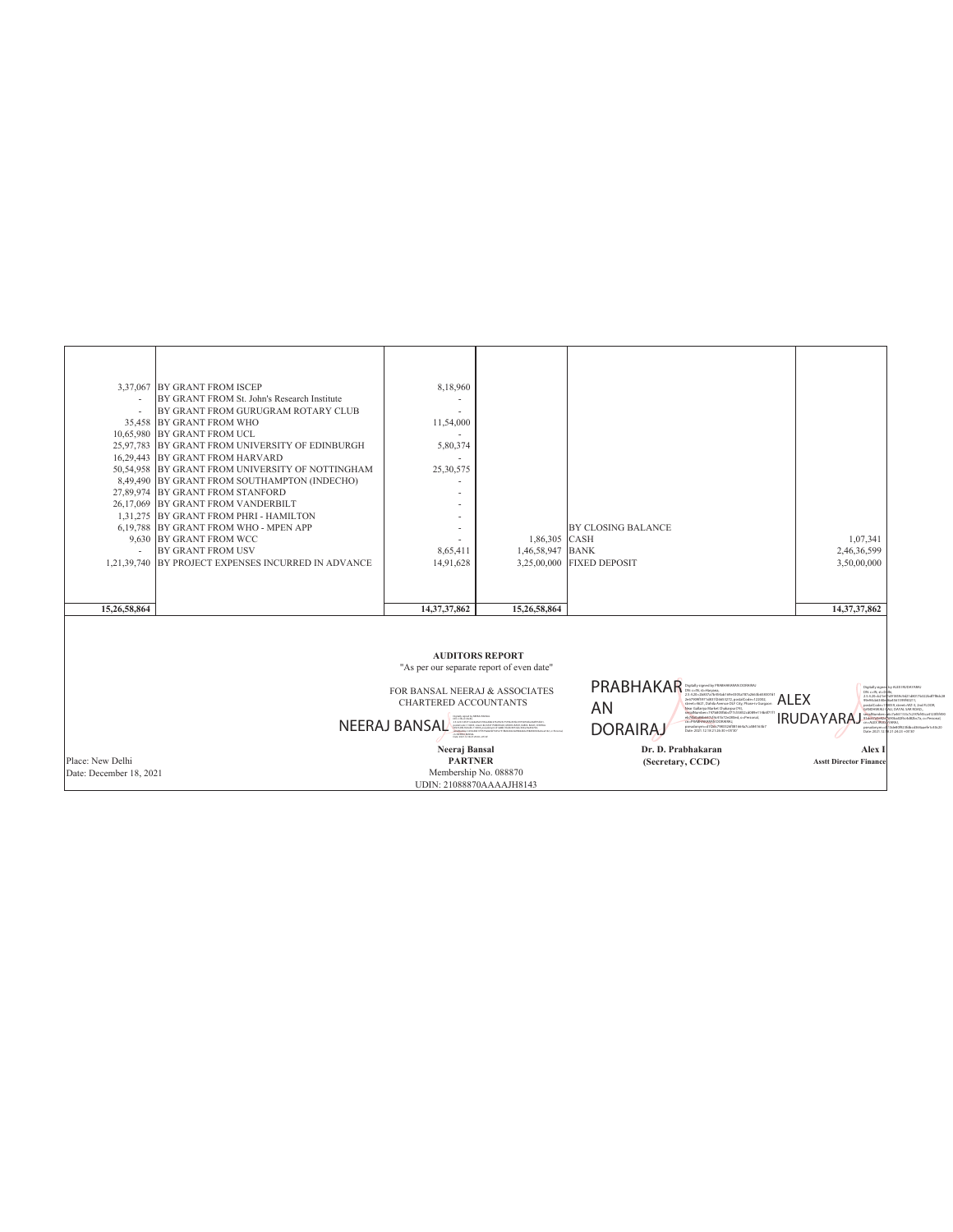## CENTRE FOR CHRONIC DISEASE CONTROL

FLAT NO.70, POCKET-1, SECTOR-2, DWARKA, NEW DELHI.

### **SCHEDULE FOR BALANCE SHEET AS AT 31.03.2021**

| Sl No | <b>PARTICULARS</b>                              | FY 2020-21 | FY 2019-20 |
|-------|-------------------------------------------------|------------|------------|
|       |                                                 |            |            |
| I     | <b>PAYABLE FOR EXPENSES :</b>                   |            |            |
|       | <b>EPF</b> Payable                              | 2,64,424   | 2,17,461   |
|       | <b>Expenses Payable</b>                         | 1,38,000   | 1,38,000   |
|       | Medical Reimbursement Payable                   | 3,945      | 3,945      |
|       | NPS Payable                                     | 22,800     | 22,800     |
|       | Professional Fee Payable                        | 1,43,848   | 3,29,928   |
|       | Salary Payable                                  | 48,864     | 93,097     |
|       | $TOTAL$ ----->                                  | 6,21,881   | 8,05,231   |
|       |                                                 |            |            |
| П     | <b>ACCOUNTS PAYABLE</b>                         |            |            |
|       | Fortune Biotech                                 | 39,634     | 39,634     |
|       | V K Enterprises                                 | 410        | 410        |
|       | <b>Biochrom</b> International                   | 47,363     | 47,363     |
|       | K.R.Steel Works                                 | 400        | 400        |
|       | Matrix Healthcare Pvt Ltd                       | 61,425     | 61,425     |
|       | Prime Health Chakra Pvt Ltd                     | 27,000     | 27,000     |
|       | Ramesh Kumar                                    | 20,945     | 20,945     |
|       | <b>Trade Linkers</b>                            | 2,916      | 2,916      |
|       | Aga Khan Foundation                             | 420        | 420        |
|       | Aaron Systems                                   | 800        | 800        |
|       | AceProbe Technologies (India) Pvt Ltd           | 648        | 648        |
|       | Mr. Chhaju Ram                                  | 8,000      | 8,000      |
|       | R. K. Enterprises                               | 19,688     | 19,688     |
|       | Vinay Brothers                                  | 2,94,465   | 2,94,465   |
|       | Arkadin ConferIndia Pvt LTd                     |            | 8,463      |
|       | Jaibro Diagnostic & Scientific                  | 2,043      | 2,043      |
|       | <b>Skyline Creations</b>                        | 1,069      | 1,069      |
|       | Director, AIIMS                                 | 1,09,063   | 1,09,063   |
|       | Care Hospital                                   | 5,07,495   | 5,07,495   |
|       | Frontier Lifeline Pvt Ltd                       | 99,135     | 99,135     |
|       | Ritika Bohra                                    |            | 49,900     |
|       | Sadananda (YogaCare)                            | 9,000      | 9,000      |
|       | Osmania General Hospital (CARRS T T)            | 67,500     | 67,500     |
|       | Divya Jyoti Trust (CCDR)                        | 5,927      | 5,927      |
|       | Neeraj Sidana (CCDR)                            | 18,765     | 18,765     |
|       | G Kuppuswamy Naidu Memorial Hospital (YogaCare) | 2,27,250   | 2,27,250   |
|       | Principal, IGMC, Shimla (YogaCare)              | 49,380     | 49,380     |
|       | American Express Corporation                    |            | 12,813     |
|       | Elite Facilities and Systems Pvt Ltd            |            | 39,300     |
|       | KAD Computer System                             |            | 1,770      |
|       | M-Power Jobs Services Pvt Ltd                   |            | 12,390     |
|       | Renalysis Consultants Pvt Ltd                   |            | 21,240     |
|       | Sree Meher Graphics                             |            | 2,479      |
|       | Metropolis Healthcare Ltd                       |            | 6,265      |
|       | Bansal Neeraj & Associates                      | 1,14,806   |            |
|       | MedGenome Labs Limited                          | 35,64,288  |            |
|       | RK Advertising                                  | 1,575      |            |
|       | <b>Standard Copier Systems</b>                  | 1,385      |            |
|       | $TOTAL$ ----->                                  | 53,02,795  | 17,75,361  |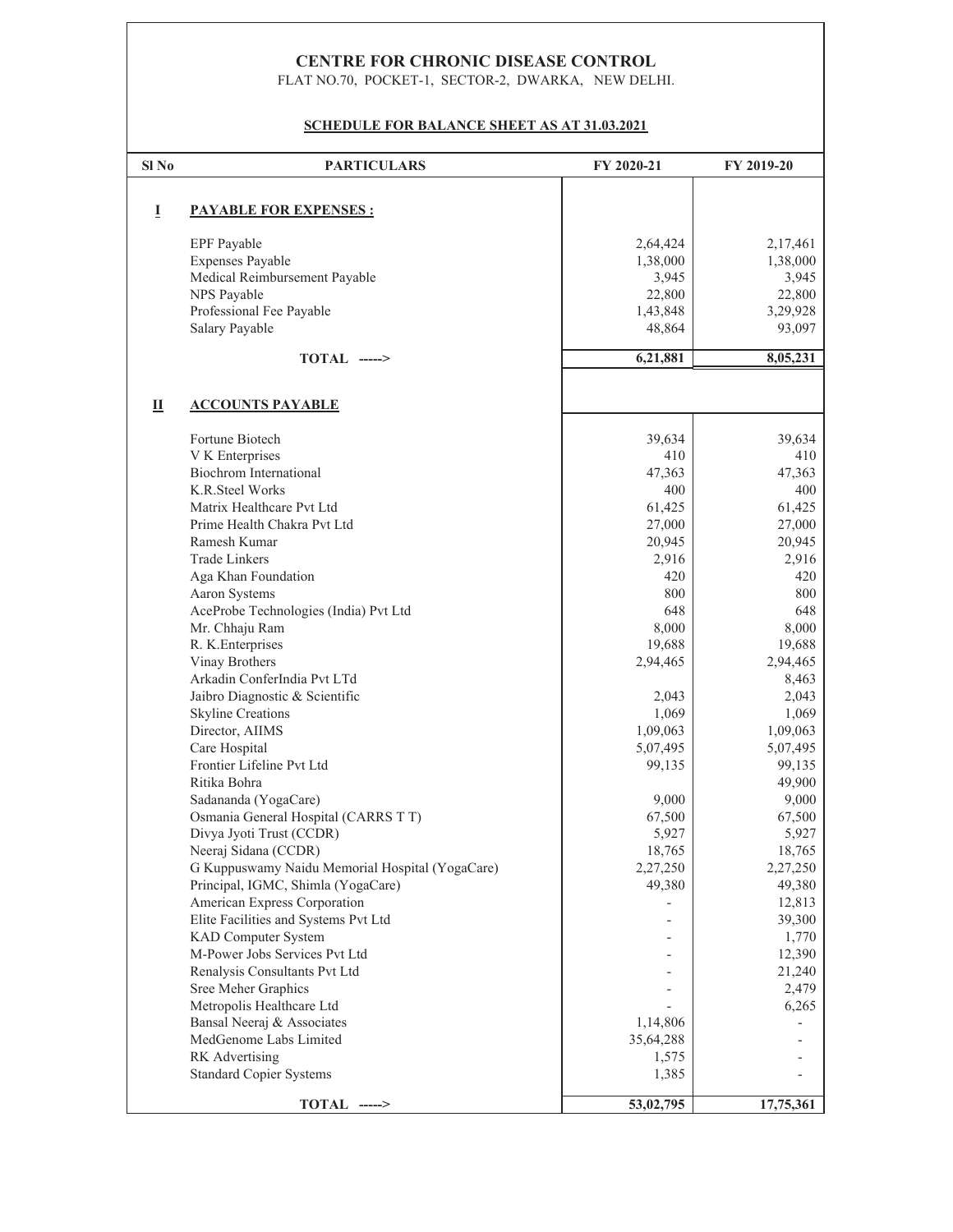| Ш | <b>ADVANCES FOR EXPENDITURE</b>                  |           |              |
|---|--------------------------------------------------|-----------|--------------|
|   | <b>Staff Advance</b>                             | 1,42,839  | 1,02,436     |
|   | Fortis Healthcare (North) Ltd - Triumph          | 30,000    | 30,000       |
|   | Madonna Hospital & Research Centre - Triumph     | 15,000    | 15,000       |
|   | MAMC Society for Promotion for Med Res - Triumph | 25,000    | 25,000       |
|   | Siddharta Resorts & Food Pvt Ltd.                | 3,106     | 3,106        |
|   | United Ad                                        | 7,597     | 7,597        |
|   | Prepaid Insurance Charges                        |           | 1,16,064     |
|   | Amrita Institute of Medical Sciences             | 1,19,727  | 1, 19, 727   |
|   | Dayanand Medical College & Hospital              | 31,610    | 31,610       |
|   | Fortis Hospital Ltd,                             |           | 1,50,000     |
|   | Mr. Abraham Ooman                                | 1,50,000  | 1,50,000     |
|   | Mr.Sanjay Porwal                                 | 26,800    | 26,800       |
|   | <b>JSS Hospital</b>                              | 1,50,000  | 1,50,000     |
|   | Manipal Hospital                                 |           | 1,50,000     |
|   | LPS Institute of Cardiology                      |           | 50,000       |
|   | MS Ramaiah Clinical Research Center              |           | 1,50,000     |
|   | Director, SGPGI Research Scheme                  | 76,894    | 76,894       |
|   | Goa Medical College                              |           | 6,53,366     |
|   | Seth GSMC & KEMM, Diamon Jubilee Society         |           | 7,16,352     |
|   | Topiwala National Medical College                |           | 4,04,004     |
|   | Kodagu Institute of Medical Sciences, Karnataka  |           | 3,61,694     |
|   | National Institute of Epidemiology, Chennai      |           | 3,69,881     |
|   | PGIMER, Chandigarh                               |           | 16,76,614    |
|   | <b>State Health Resource Centre</b>              |           | 1,90,600     |
|   | Kalpavriksh HealthCare Pvt Ltd                   |           | 5,35,009     |
|   | Swami Vivekananda Yoga Anusandhana Samsthana     | 3,12,912  | 10,82,000    |
|   | <b>Blue Dart Express Limited</b>                 | 59        |              |
|   | $TOTAL$ ---->                                    | 10,91,544 | 73,43,754.00 |

| Sl <sub>No</sub>          | <b>PARTICULARS</b>                                  | FY 2020-21  | FY 2019-20  |
|---------------------------|-----------------------------------------------------|-------------|-------------|
| $\underline{\mathbf{IV}}$ | <b>PROJECT FUNDS</b>                                |             |             |
|                           | HRIDAY - WHF - ROADMAP PROJECT FUNDS                |             | 3,90,000    |
|                           | WHF - PISCO PROJECT FUNDS                           | 7,39,685    | 14,35,325   |
|                           | STANFORD UNIVERSITY - CHRISTI PROJECT FUNDS         |             | 1,47,844    |
|                           | <b>HCWH - HIA PROJECT FUNDS</b>                     |             | 2,89,983    |
|                           | YPCDN - ELP PROJECT FUNDS                           | 1,19,320    | 1,19,320    |
|                           | <b>AIIMS - BECTON PROJECT FUNDS</b>                 | 1,45,000    | 1,45,000    |
|                           | AIIMS - INSPIRE PROJECT FUNDS                       | 10,25,628   | 15, 15, 383 |
|                           | <b>AIIMS - I-TREC PROJECT FUNDS</b>                 | 23,62,882   | 35,09,474   |
|                           | <b>EMORY - COLLABORATION RESEARCH PROJECT FUNDS</b> | 46,96,806   | 32,75,175   |
|                           | <b>IDF - DATA ANALYSIS PROJECT FUNDS</b>            |             | 7,52,551    |
|                           | <b>LSHTM - SHEFs PROJECT FUNDS</b>                  | 56, 33, 327 | 47,63,778   |
|                           | MDRF - CARRS T T PROJECT FUNDS                      |             | 1,98,732    |
|                           | UNIVERSITY OF NOTTINGHAM - YOGA-DP PROJECT FUJ      | 15,32,626   | 9,20,171    |
|                           | AIIMS - GACD-MAIN PROJECT FUNDS                     | 14,91,058   | 68, 63, 335 |
|                           | AIIMS - GACD-LUPIN PROJECT FUNDS                    | 3,94,988    | 3,94,988    |
|                           | AIIMS - GACD-USV PROJECT FUNDS                      |             | 4,13,046    |
|                           | <b>CCDR - PARTICIPANTS FEE PROJECT FUNDS</b>        |             | 6,20,000    |
|                           | DST - SERB (MATRIX) PROJECT FUNDS                   | 1,99,093    | 2,20,000    |
|                           | GEOHEALTH - PARTICIPANTS FEE PROJECT FUNDS          | 22,000      | 22,000      |
|                           | ICMR (DR. TANDON MEMORIAL CONCLAVE) PROJECT F       | 2,00,000    | 2,00,000    |
|                           | <b>EMORY (COALESCE - D43) PROJECT FUNDS</b>         | 13,96,088   | 5,75,306    |
|                           | EMORY (MMVAE) PROJECT FUNDS                         | 3,04,439    | 4,87,542    |
|                           | EMORY (PRASHANT FELLOWSHIP) PROJECT FUNDS           | 27,10,368   | 18,39,650   |
|                           | HARVARD (NIKHIL FELLOWSHIP) PROJECT FUNDS           | 5,40,394    | 8,95,270    |
|                           | HCWH (AP - SCRAP) PROJECT FUNDS                     |             | 16,03,574   |
|                           | ISH (CCMH) PROJECT FUNDS                            | 17,64,616   | 13, 17, 239 |
|                           | KAROLINSKA INSTITUTET (APEA) PROJECT FUNDS          |             | 2,86,562    |
|                           | NIH (GEOHEALTH) PROJECT FUNDS                       | 17,48,728   | 2,05,506    |
|                           | NORTHWESTERN (NIKHIL FELLOWSHIP) PROJECT FUNI       | 4,47,794    | 6,71,600    |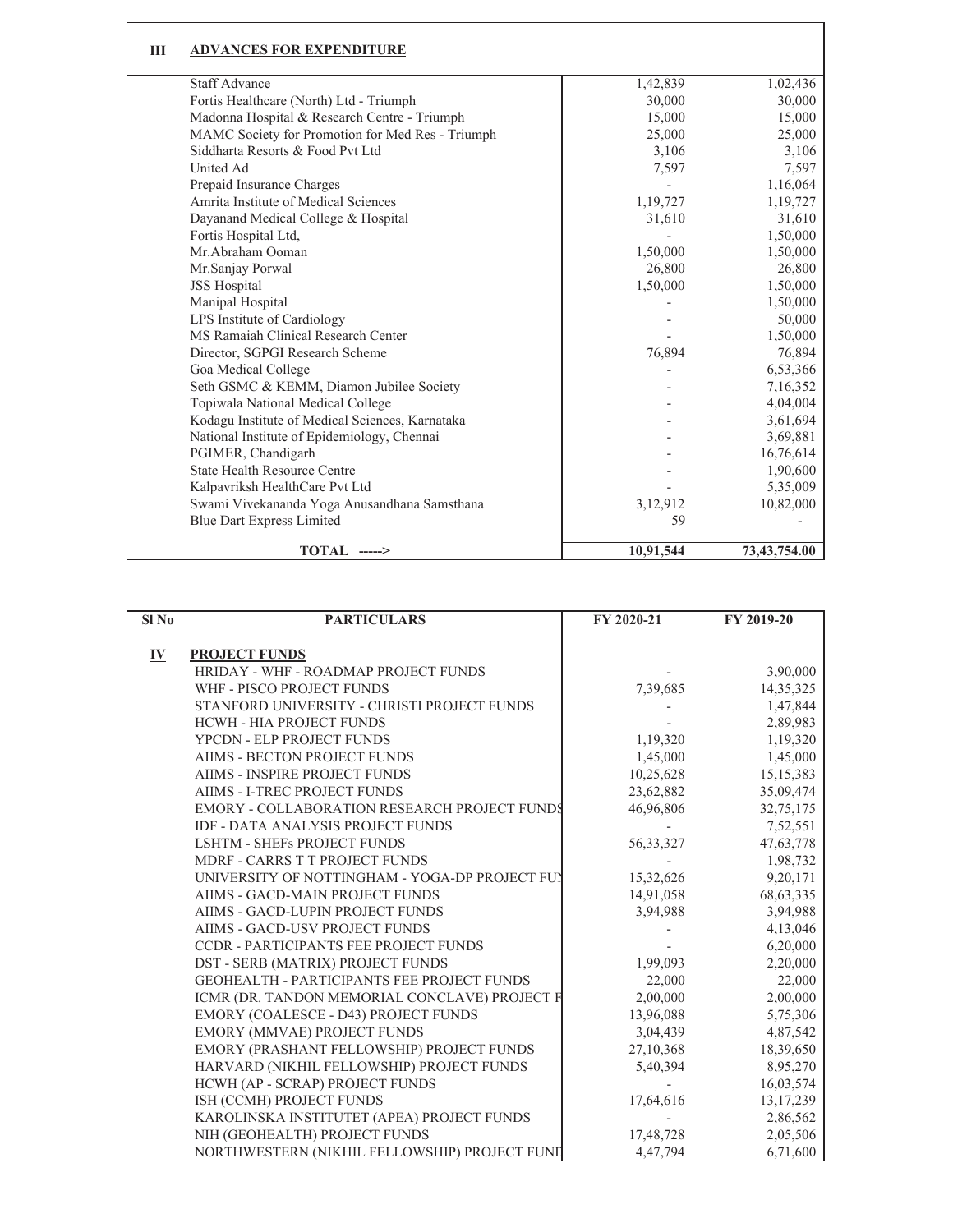|                          | UNIVERSITY OF EDINBURGH (ZPAS) PROJECT FUNDS                      | 7,50,332    | 18,22,545          |
|--------------------------|-------------------------------------------------------------------|-------------|--------------------|
|                          | HCWH (HELP) PROJECT FUNDS                                         | 16,59,979   |                    |
|                          | HCWH (IKEA) PROJECT FUNDS                                         | 24,61,470   |                    |
|                          | ISCEP (WEBSITE) PROJECT FUNDS                                     | 4,07,346    |                    |
|                          | WHF - COVID-19 PROJECT FUNDS                                      | 2,65,009    |                    |
|                          | CCMH - PARTICIPANTS FEE PROJECT FUNDS                             | 23,84,901   |                    |
|                          | ICMR (YOGA CARE) PROJECT FUNDS                                    | 48,60,439   |                    |
|                          | TOTAL ----->                                                      | 4,02,64,319 | 3,59,00,899        |
|                          |                                                                   |             |                    |
| Sl <sub>No</sub>         | <b>PARTICULARS</b>                                                | FY 2020-21  | FY 2019-20         |
|                          |                                                                   |             |                    |
| $\underline{\mathbf{V}}$ | PROJECT EXPENSES INCURRED IN ADVANCE                              |             |                    |
|                          | Personnel Cost<br>Audit Fee                                       |             | 53,04,579          |
|                          | <b>Bank Charges</b>                                               |             | 9,358              |
|                          | Bag Cleaning charges                                              |             | 8,250              |
|                          | <b>Computer Pheriperals</b>                                       |             | 2,124              |
|                          | Courier Charges                                                   |             | 1,634              |
|                          | Data Collectin Exp                                                |             |                    |
|                          | <b>Employment Benefit</b>                                         |             | 3,13,680           |
|                          | Ethics Committee Fee                                              |             | 10,000             |
|                          | Field Exp                                                         |             | 2,42,338           |
|                          | IT Cost                                                           |             | 2,58,750           |
|                          | Lab Consumables                                                   |             | 4,721              |
|                          | Local Conveyance                                                  |             | 89,753             |
|                          | Meeting Exp                                                       |             | 1,72,100           |
|                          | Office Cost                                                       |             | 3,35,640           |
|                          | Other Study Cost                                                  |             |                    |
|                          | Overheads (Indirect Cost)                                         |             | 7,55,241           |
|                          | Printing & Stationery                                             |             | 1,17,325           |
|                          | Registration Fee<br>Seat cost                                     |             | 38,360<br>6,90,000 |
|                          | Software Charges                                                  |             | 1,69,920           |
|                          | Sub Grant                                                         |             |                    |
|                          | Teleconference Exp                                                |             | 37,710             |
|                          | Telephone Exp                                                     |             | 75,856             |
|                          | Travel Exp                                                        |             | 13,07,280          |
|                          | Website Hosting                                                   |             | 27,899             |
|                          | <b>Fixed Assets Purchase</b>                                      |             |                    |
|                          | Less: Grant Amount Received                                       |             | (84, 80, 889)      |
|                          | TOTAL ----->                                                      |             | 14,91,628          |
|                          |                                                                   |             |                    |
| Sl <sub>No</sub>         | <b>PARTICULARS</b>                                                | FY 2020-21  | FY 2019-20         |
|                          |                                                                   |             |                    |
| ${\bf v}$                | <b>ACCOUNTS RECEIVABLE</b>                                        |             |                    |
|                          | Public Health Foundation of India                                 | (1,33,620)  | 9,02,403           |
|                          | <b>Emory University</b>                                           | 23,48,090   | 29,02,498          |
|                          | London School of Hygiene & Tropical Medicine                      | 60,66,090   | 31,93,276          |
|                          | University of Edinburgh                                           | 3,28,351    |                    |
|                          | University of Nottingham                                          | 5,68,752    |                    |
|                          | International Society of Hypertension<br>Medical Research Council |             | 3,76,344           |
|                          |                                                                   | 17,60,020   |                    |
|                          | U S Civilian Research & Development Foundation                    | 4,41,590    |                    |
|                          | TOTAL ----->                                                      | 1,13,79,273 | 73,74,521          |
|                          |                                                                   |             |                    |
|                          |                                                                   |             |                    |
|                          |                                                                   |             |                    |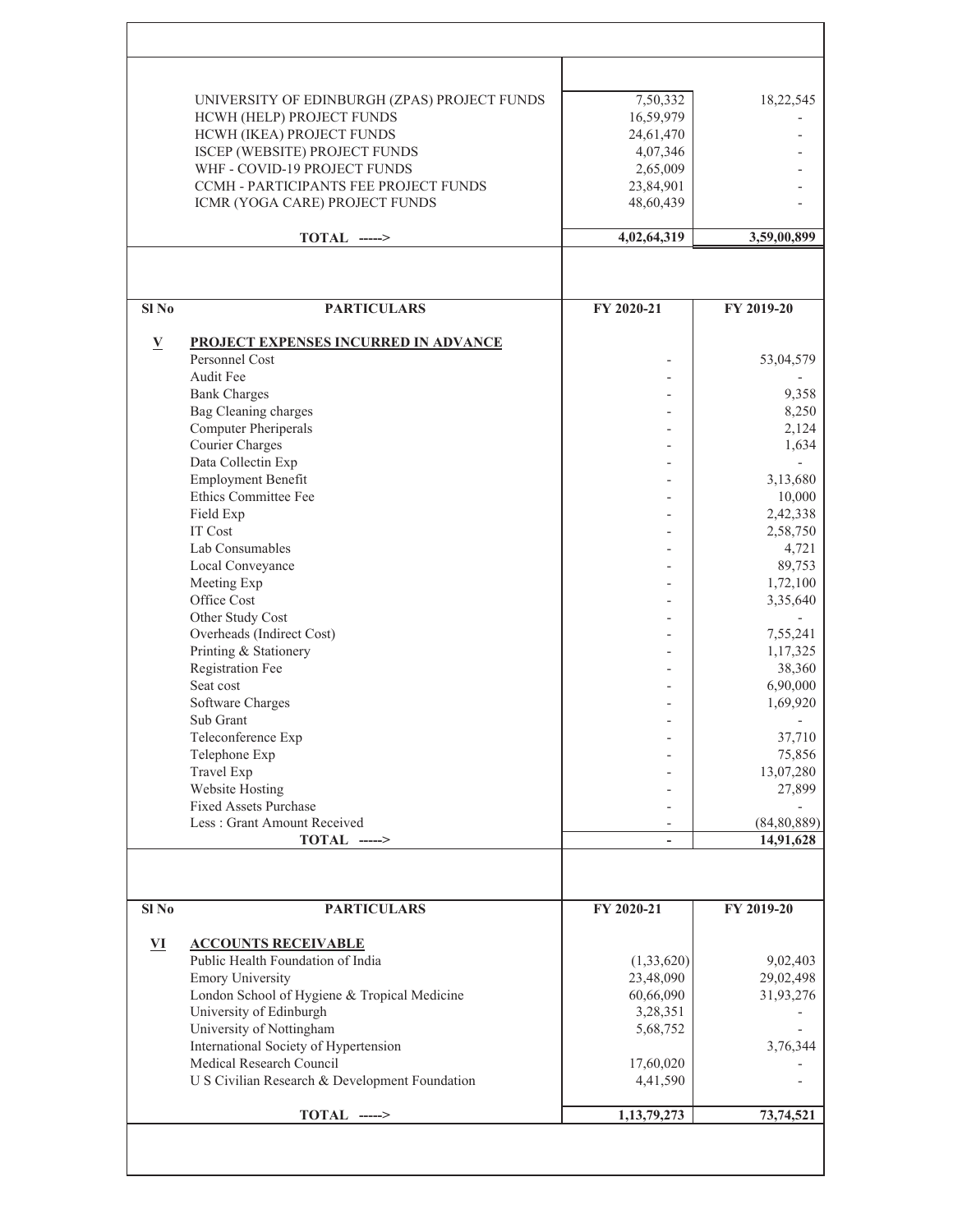| Sl <sub>No</sub> | <b>PARTICULARS</b>                   | FY 2020-21  | FY 2019-20  |
|------------------|--------------------------------------|-------------|-------------|
| VII              | <b>LOANS ADVANCES &amp; DEPOSITS</b> |             |             |
|                  | TDS ON SERVICE CHARGES 2008-09       | 52,886      | 52,886      |
|                  | TDS ON SERVICE CHARGES 2010-11       | 11,497      | 11,497      |
|                  | TDS ON SERVICE CHARGES 2011-12       | 12,000      | 12,000      |
|                  | TDS ON SERVICE CHARGES 2012-13       | 1,51,853    | 1,51,853    |
|                  | TDS ON SERVICE CHARGES 2013-14       | 1,41,595    | 1,41,595    |
|                  | TDS ON SERVICE CHARGES 2014-15       | 3,36,705    | 3,36,705    |
|                  | TDS ON SERVICE CHARGES 2015-16       |             |             |
|                  | TDS ON SERVICE CHARGES 2016-17       |             |             |
|                  | TDS ON SERVICE CHARGES 2017-18       | 6,88,565    | 6,88,565    |
|                  | TDS ON SERVICE CHARGES 2018-19       | 7,16,746    | 7,16,746    |
|                  | TDS ON SERVICE CHARGES 2019-20       | 2,98,159    | 2,98,159    |
|                  | TDS ON SERVICE CHARGES 2020-21       | 21,975      |             |
|                  | TDS ON INTEREST 2007-08              | 11,218      | 11,218      |
|                  | TDS ON INTEREST 2008-09              | 54,350      | 54,350      |
|                  | TDS ON INTEREST 2009-10              | 4,559       | 4,559       |
|                  | TDS ON INTEREST 2010-11              | 55,080      | 55,080      |
|                  | TDS ON INTEREST 2011-12              | 2,34,494    | 2,34,494    |
|                  | TDS ON INTEREST 2012-13              | 2,69,664    | 2,69,664    |
|                  | TDS ON INTEREST 2013-14              | 17,938      | 2,76,637    |
|                  | TDS ON INTEREST 2014-15              | 1,74,249    | 1,74,249    |
|                  | TDS ON INTEREST 2015-16              |             |             |
|                  | TDS ON INTEREST 2016-17              |             |             |
|                  | TDS ON INTEREST 2017-18              | 82,658      | 82,658      |
|                  | TDS ON INTEREST 2018-19              | 1,40,253    | 1,40,253    |
|                  | TDS ON INTEREST 2019-20              | 2,00,250    | 2,00,250    |
|                  | TDS ON INTEREST 2020-21              | 1,27,440    |             |
|                  | GST (Input)                          | 87,08,596   | 72,91,632   |
|                  |                                      |             |             |
|                  | <b>TOTAL</b> ----->                  | 1,25,12,730 | 1,12,05,050 |